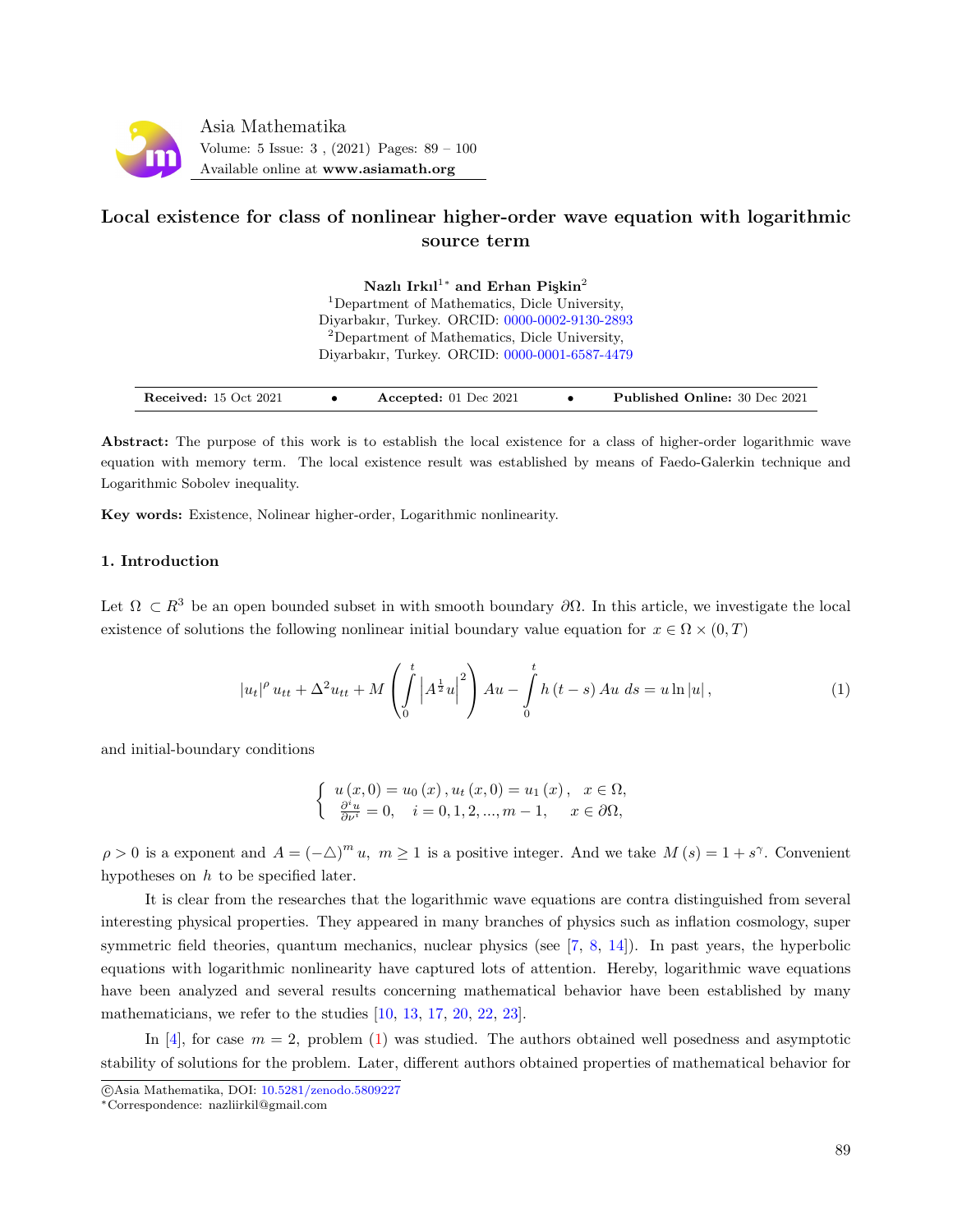hyperbolic type equations with viscoelastic term (see [\[2,](#page-10-1) [3,](#page-10-2) [5,](#page-11-9) [15\]](#page-11-10)). The same authors of this paper, in their work [\[19\]](#page-11-11), investigated the following equation

<span id="page-1-0"></span>
$$
u_{tt} + \Delta^2 u_{tt} + (-\triangle)^m u - \int_0^t g(t-s) (-\triangle)^m u \, ds + u = u \ln |u|^k. \tag{2}
$$

They showed that energy functional of the problem [\(2\)](#page-1-0) grow thing exponentially to infinity as the time goes to infinity growth of the solution. Later, they add the damping and strong damping terms to the problem [\(2\)](#page-1-0). In [\[18\]](#page-11-12), they established the existence and asymptotic behavior of solution for the problem.

On the other hand we can say that it is qualitative theory of higher order and fractional hyperbolic type equations without logarithmic source term still often studied (see [\[12,](#page-11-13) [21\]](#page-11-14)).

Motivated by the above studies, our purpose in the present paper is to proved the local existence of a weak solution for the problem [\(1\)](#page-0-0).

# 2. Preliminaries

We consider Sobolev Space  $H_0^m(\Omega)$  as the closure in  $H^m(\Omega)$  of  $C_0^{\infty}(\Omega)$ . For simplicity of notation, hereafter we state by  $\|.\|_q$  and  $\|.\|_2 L^q(\Omega)$  norm,  $\|.\|_2$  Lebesgue space  $L^2(\Omega)$  norm and we write equivalent norm  $\|A^{\frac{1}{2}}u\|$ instead of  $H_0^m(\Omega)$  norm (see [\[1,](#page-10-3) [16\]](#page-11-15), for details). Now we give some Lemma which will be used for the proof of the Theorem 7.

**Lemma 2.1.** [\[11\]](#page-11-16) Suppose that u is any function  $u \in H_0^1(\Omega)$ , and  $a > 0$  is a constant. Then,

$$
\int_{\Omega} u^2 \ln |u| \, dx < \left( \frac{3}{4} \ln \frac{4a}{e} \right) \|u\|^2 + \frac{a}{4} \|\nabla u\|^2 + \|u\| \ln |u| \, .
$$

**Corollary 2.1.** Suppose that s satisfies  $2 \le s < \infty$  for  $n \le 2m$  and  $2 \le s < \frac{2n}{n-2m}$  for  $n > 2m$ . Then,  $c_p$  is small enough positive constant fulfills

$$
||u||s \le c_p ||A^{\frac{1}{2}}u||, \quad \forall u \in H_0^m(\Omega).
$$

. Then, we obtain

$$
\int_{\Omega} u^2 \ln|u| \, dx < \left(\frac{3}{4} \ln \frac{4a}{e}\right) \|u\|^2 + \frac{c_p a}{4} \|A^{\frac{1}{2}} u\|^2 + \|u\| \ln|u| \,. \tag{3}
$$

**Lemma 2.2.** [\[9\]](#page-11-17). Suppose that  $y(t)$  is element of the bounded function space a.e. everywhere in the  $(0, T)$ region,  $y(t) \geq 0$  and  $y(0) \geq 0$ , and the function satisfies that for  $t \in [0, T]$ 

$$
y(t) \leq y(0) + \mu \int_{0}^{t} y(s) [\ln \mu + y(s)] ds,
$$

where  $\alpha > 1$ . Therefore, we conclude that

$$
y(t) \le (\mu + y(0))^{e^{\mu t}}, \ t \in [0, T]. \tag{4}
$$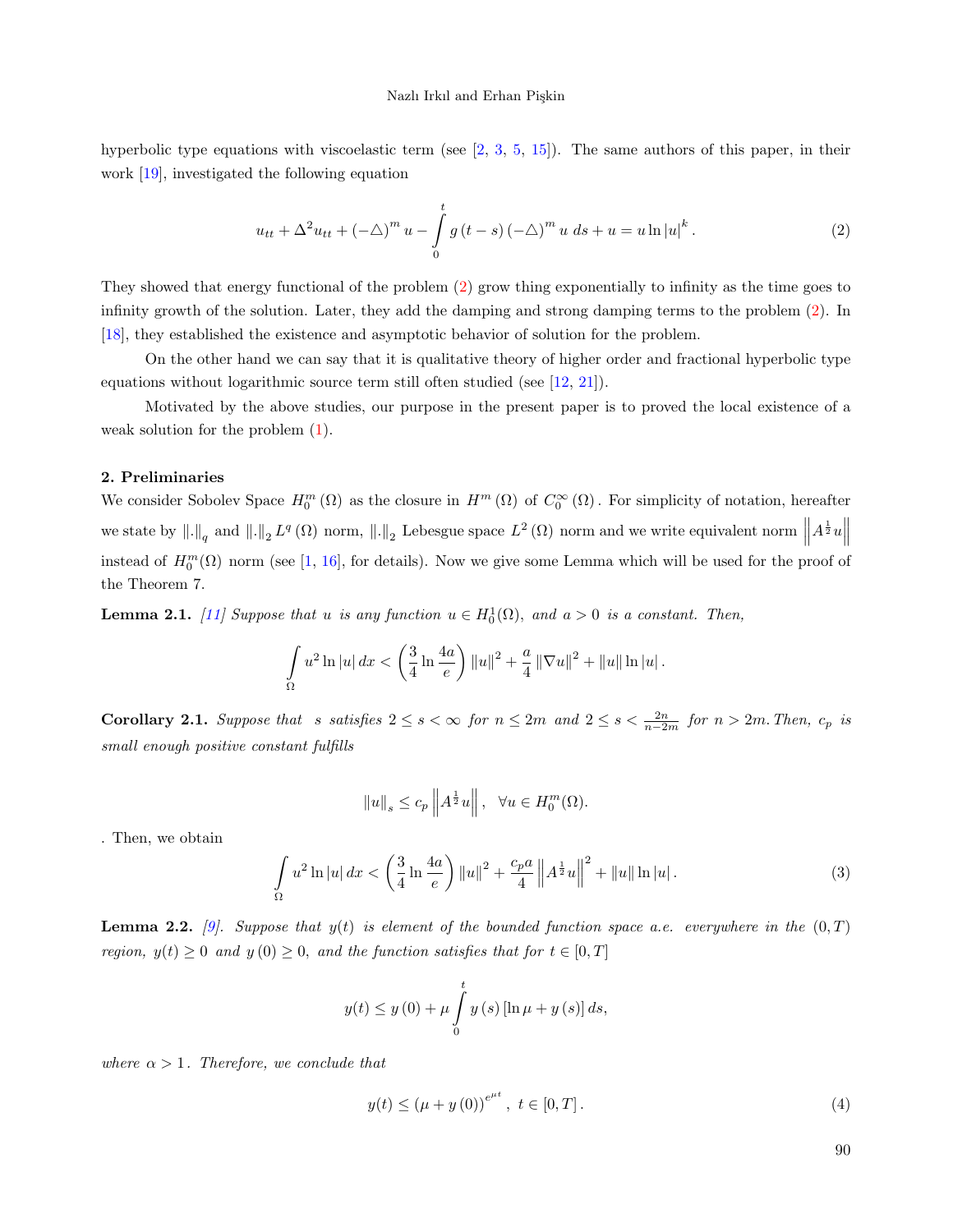**Lemma 2.3.** [\[4\]](#page-10-0) Let  $\epsilon_0 \in (0,1)$  hold. Then there is  $d_{\epsilon_0} > 0$  such that for  $\forall x > 0$ 

$$
x\left|\ln x\right| \leq x^2 + d_{\epsilon_0}x^{1-\epsilon_0}.\tag{5}
$$

(A1)  $h: R^+ \to R^+$  is a  $C^1$  non increasing function

$$
h(s) \ge 0, \ h'(s) \le 0, \ \int_{0}^{\infty} h(s) \, ds < \infty, \ 1 - \int_{0}^{\infty} h(s) \, ds = l_0 > 0,\tag{6}
$$

**Lemma 2.4.** We define the energy of equation  $(1)$  such that

<span id="page-2-0"></span>
$$
E(t) = \frac{1}{\rho+2} \|u_t\|_{\rho+2}^{\rho+2} + \frac{1}{2} \|\Delta u_t\|_2^2
$$
  
+ 
$$
\frac{1}{2} \left(1 - \int_0^t h(s) ds\right) \|A^{\frac{1}{2}}u\|^2
$$
  
+ 
$$
\frac{1}{2(\gamma+1)} \|A^{\frac{1}{2}}u\|^{2(\gamma+1)}
$$
  
+ 
$$
\frac{1}{4} \|u\|^2 + \frac{1}{2} h \circ A^{\frac{1}{2}}u - \frac{1}{2} \int_{\Omega} \ln |u| u^2 dx.
$$
 (7)

The energy functional defined by  $(7)$  is decreasing with respect to t.

*Proof.* The both sides of the equation [\(1\)](#page-0-0) was multiplied by  $u_t$  and integrated over  $\Omega$ , we obtain

$$
\int_{\Omega} |u_t|^{p+1} u_{tt} dx + \int_{\Omega} \Delta^2 u_t u_t dx
$$
  
+ 
$$
\int_{\Omega} M \left( \int_{0}^{t} |(-\Delta)^{\frac{m}{2}} u|^2 \right) (-\Delta)^m u u_t dx
$$
  
- 
$$
\int_{\Omega} \int_{0}^{t} h(t-s) (-\Delta)^m u u_t ds dx
$$
  
= 
$$
\int_{\Omega} u \ln |u| u_t dx,
$$
  

$$
\frac{d}{dt} \left[ \frac{1}{p+2} ||u_t||_{p+2}^{p+2} + \frac{1}{2} ||\Delta u_t||_2^2 + \frac{1}{2} \left( 1 - \int_{0}^{t} h(s) ds \right) ||A^{\frac{1}{2}} u||^2
$$
  
+ 
$$
\frac{1}{2(\gamma+1)} ||A^{\frac{1}{2}} u||^{2(\gamma+1)} + \frac{1}{4} ||u||^2 + \frac{1}{2} h \circ A^{\frac{1}{2}} u - \frac{1}{2} \int_{\Omega} u^2 \ln |u| dx \right]
$$
  
= 
$$
\frac{1}{2} \left[ h' \circ P^{\frac{1}{2}} u - \int_{0}^{t} h(s) ds ||A^{\frac{1}{2}} u||^2 \right] \leq 0,
$$
 (8)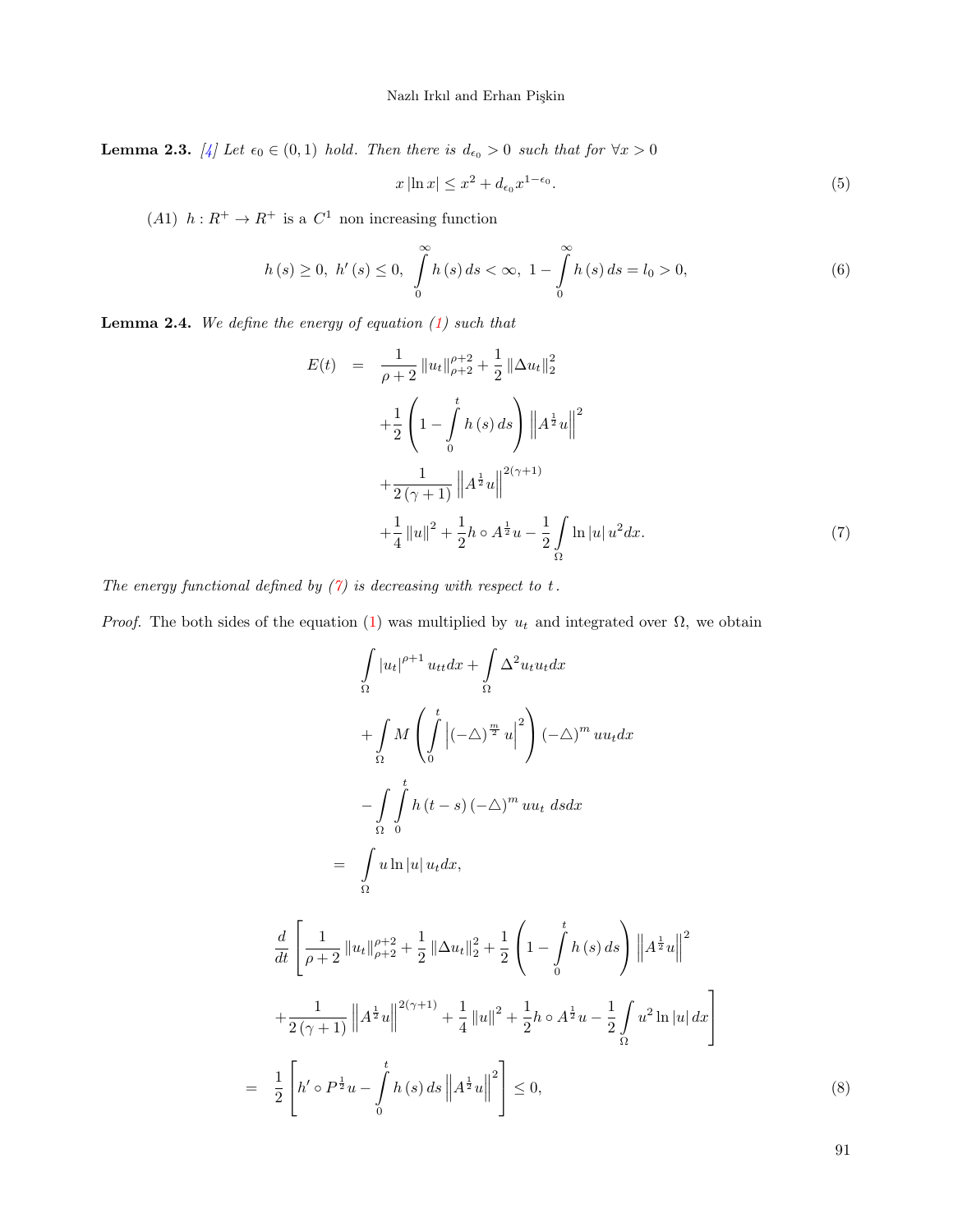$$
E'(t) = \frac{1}{2} \left[ h' \circ A^{\frac{1}{2}} - g(t) \left\| A^{\frac{1}{2}} u \right\|^2 \right] \le 0.
$$
 (9)

### 3. Local existence

In this section we establish the proof of local existence solution for our problem [\(1\)](#page-0-0). We used Faedo-Galerkin technique and Logarithmic Sobolev inequality for our proof.

**Definition 3.1.** A function u defined as weak solution of problem  $(1)$  on  $[0, T]$  if

=

$$
u \in C ([0, T); H_0^m(\Omega) \cap H^{2m}(\Omega)), u_t \in C ([0, T); H_0^2(\Omega)),
$$

and u satisfies

$$
\int_{\Omega} |u_t|^{\rho} u_{tt}(x,t) w(x) dx + \int_{\Omega} \Delta u_{tt}(x,t) \Delta w(x) dx
$$

$$
\int_{\Omega} M \left[ \left( \int_{\Omega} \left| A^{\frac{1}{2}} u \right|^2 dx \right) \right] A^{\frac{1}{2}} u A^{\frac{1}{2}} w(x) dx
$$

$$
- \int_{\Omega} \int_{0}^{t} h(t-s) \left( A^{\frac{1}{2}} u, A^{\frac{1}{2}} w \right) dx
$$

$$
\int_{\Omega} u(x,t) \ln |u(x,t)| w(x) dx,
$$

for  $w \in H_0^m(\Omega)$ .

**Theorem 3.1.** Let (A1) and initial conditions  $(u_0, u_1) \in (H_0^m(\Omega) \cap H^{2m}(\Omega)) \times H_0^2(\Omega)$  hold. Morever there is a weak solution for problem [\(1\)](#page-0-0) such that

$$
u \in L(0,T,H_0^m(\Omega) \cap H^{2m}(\Omega)), u_t \in L(0,T,H_0^2(\Omega)), u_{tt} \in L(0,T,H_0^{-2}(\Omega)).
$$

*Proof.* Our aim is to establish approximate solutions according to Faedo-Galerkin method. Assume that  ${w_j}_{i=1}^{\infty}$  $j=1$ is an eigenfunctions of the  $A = (-\triangle)^m$  with the initial data on  $V_n$  which is defined the finite dimensional subspace be given by

<span id="page-3-0"></span>
$$
u_0^n(x) = \sum_{j=1}^n a_j w_j(x) \to u_0 \text{ in } H_0^m(\Omega),
$$
  

$$
u_1^n(x) = \sum_{j=1}^n b_j w_j(x) \to u_1 \text{ in } H_0^2(\Omega),
$$
 (10)

for  $j = 1, 2, ..., n$ . It is well known  $\{w_j\}_{j=1}^{\infty}$  is an orthogonal system of a base function in space  $H_0^m(\Omega)$  which is orthonormal in  $H_0^2(\Omega)$ 

$$
V_n = \text{span}\{w_1, w_2, ..., w_n\}.
$$

 $\Box$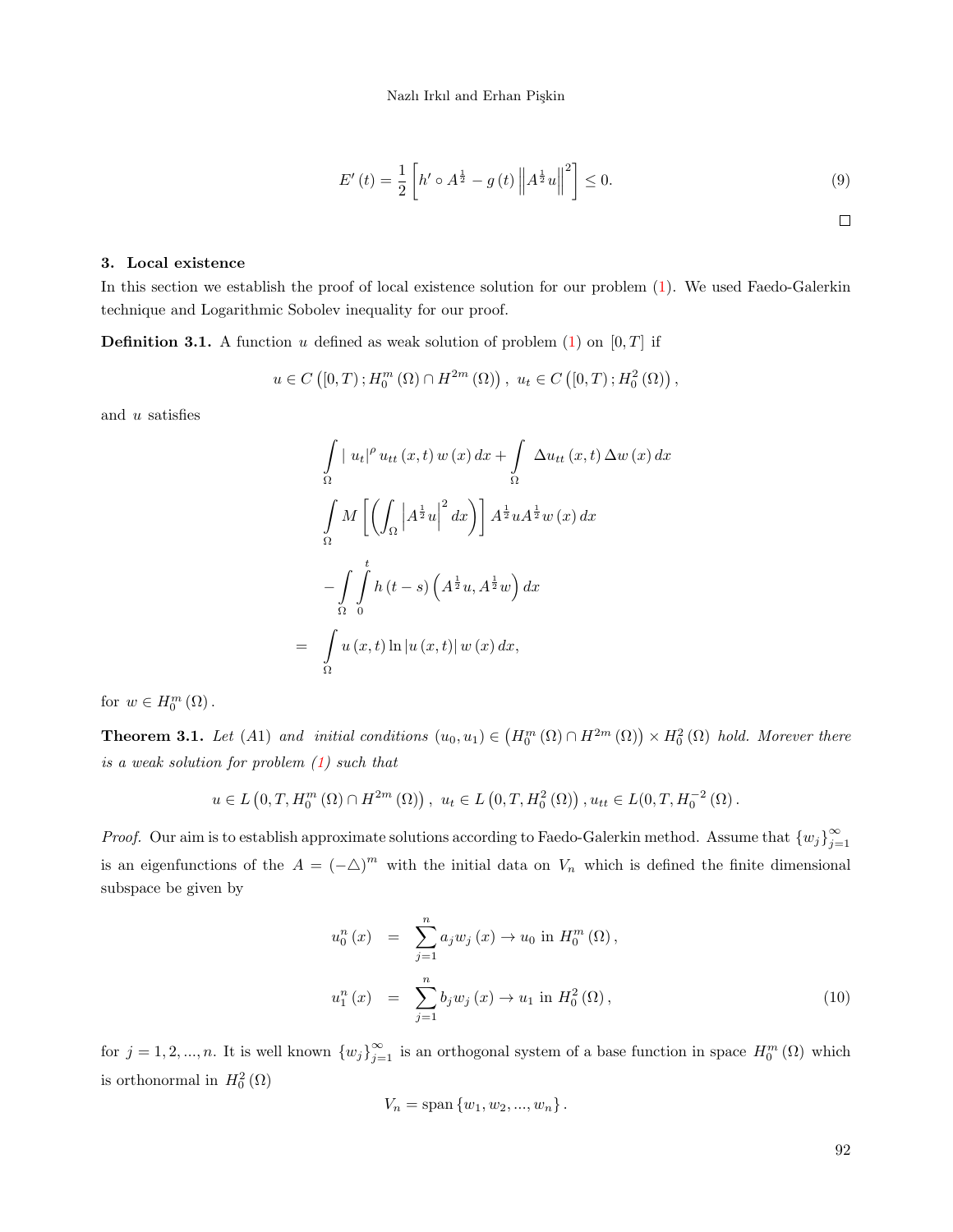Let

<span id="page-4-0"></span>
$$
u^{n}(x,t) = \sum_{j=1}^{n} k_{j}^{n}(t) w_{j}(x),
$$

be approximate solution. Then  $k_j^n(t)$  verifies a system of ordinary differantial equations in  $V_n$  such that

$$
\begin{cases}\n\int_{\Omega} \left[ |u_t^n|^{\rho} u_{tt}^n w + \Delta u_{tt}^n \Delta w + M \left[ \left( \int_{\Omega} \left| A^{\frac{1}{2}} u^n \right|^2 dx \right) \right] A^{\frac{1}{2}} (u^n) A^{\frac{1}{2}} w(x) \right. \\
-\int_{0}^{t} h(t-s) \left( A^{\frac{1}{2}} u^n, A^{\frac{1}{2}} w \right) dx \\
= \int_{\Omega} \ln |u^n| u^n w dx, \ w \in V_n, \\
u^n(0) = u_0^n = \sum_{\substack{j=1 \ n \ j = 1}}^n (u_0, w_j) w_j, \\
u_t^n(0) = u_1^n = \sum_{j=1}^n (u_1, w_j) w_j.\n\end{cases} \tag{11}
$$

Based on standard existence theory (Peano's theorem) for ordinary differantial equation, there is a maximal interval  $[0, t_n)$  such that  $k_j^n(t) \in C^2[0, t_n)$ . Morever we conclude that  $u^n \in C^2([0, t_n), H_0^m(\Omega))$ . Next, our aim is to show that

$$
i) t_n = T
$$

ii)  $u^n$  is uniformly indboundedependent of t and n.

Firstly, we take  $w = u_t^n$  in the equation [\(11\)](#page-4-0), by direct calculation, we have

<span id="page-4-1"></span>
$$
\frac{d}{dt} \left[ \frac{1}{\rho+2} \left\| u_t^n \right\|_{\rho+2}^{\rho+2} + \frac{1}{2} \left\| \Delta u_t^n \right\|^2 + \frac{1}{2} \left( 1 - \int_0^t h(s) \, ds \right) \left\| A^{\frac{1}{2}} u^n \right\|^2
$$
\n
$$
\frac{1}{2(\gamma+1)} \left\| A^{\frac{1}{2}} u^n \right\|^{2(\gamma+1)} + \frac{1}{2} h \circ A^{\frac{1}{2}} u^n + \frac{1}{4} \left\| u^n \right\|^2 - \frac{1}{2} \int_{\Omega} \ln |u^n| \left( u^n \right)^2 dx \right]
$$
\n
$$
= \frac{1}{2} \left[ h' \circ A^{\frac{1}{2}} u^n - \int_0^t h(s) \, ds \left\| A^{\frac{1}{2}} u^n \right\|^2 \right]. \tag{12}
$$

So that, from [\(12\)](#page-4-1) we can write

<span id="page-4-2"></span>
$$
\frac{d}{dt}E^{n}(t) = \frac{1}{2}\left(h' \circ A^{\frac{1}{2}}u^{n}\right) - \frac{1}{2}h\left(t\right)\left\|A^{\frac{1}{2}}u^{n}\right\|^{2} \le \frac{1}{2}\left(h' \circ A^{\frac{1}{2}}u^{n}\right) \le 0,\tag{13}
$$

where

$$
E^{n}(t) = \frac{1}{\rho+2} ||u_{t}^{n}||_{\rho+2}^{\rho+2} + \frac{1}{2} ||\Delta u_{t}^{n}||^{2} + \frac{1}{2} \left(1 - \int_{0}^{t} h(s) ds\right) ||A^{\frac{1}{2}}u^{n}||^{2}
$$

$$
\frac{1}{2(\gamma+1)} ||A^{\frac{1}{2}}u^{n}||^{2(\gamma+1)} + \frac{1}{2}h \circ A^{\frac{1}{2}}u^{n} + \frac{1}{4} ||u^{n}||^{2} - \frac{1}{2} \int_{\Omega} \ln |u^{n}| (u^{n})^{2} dx.
$$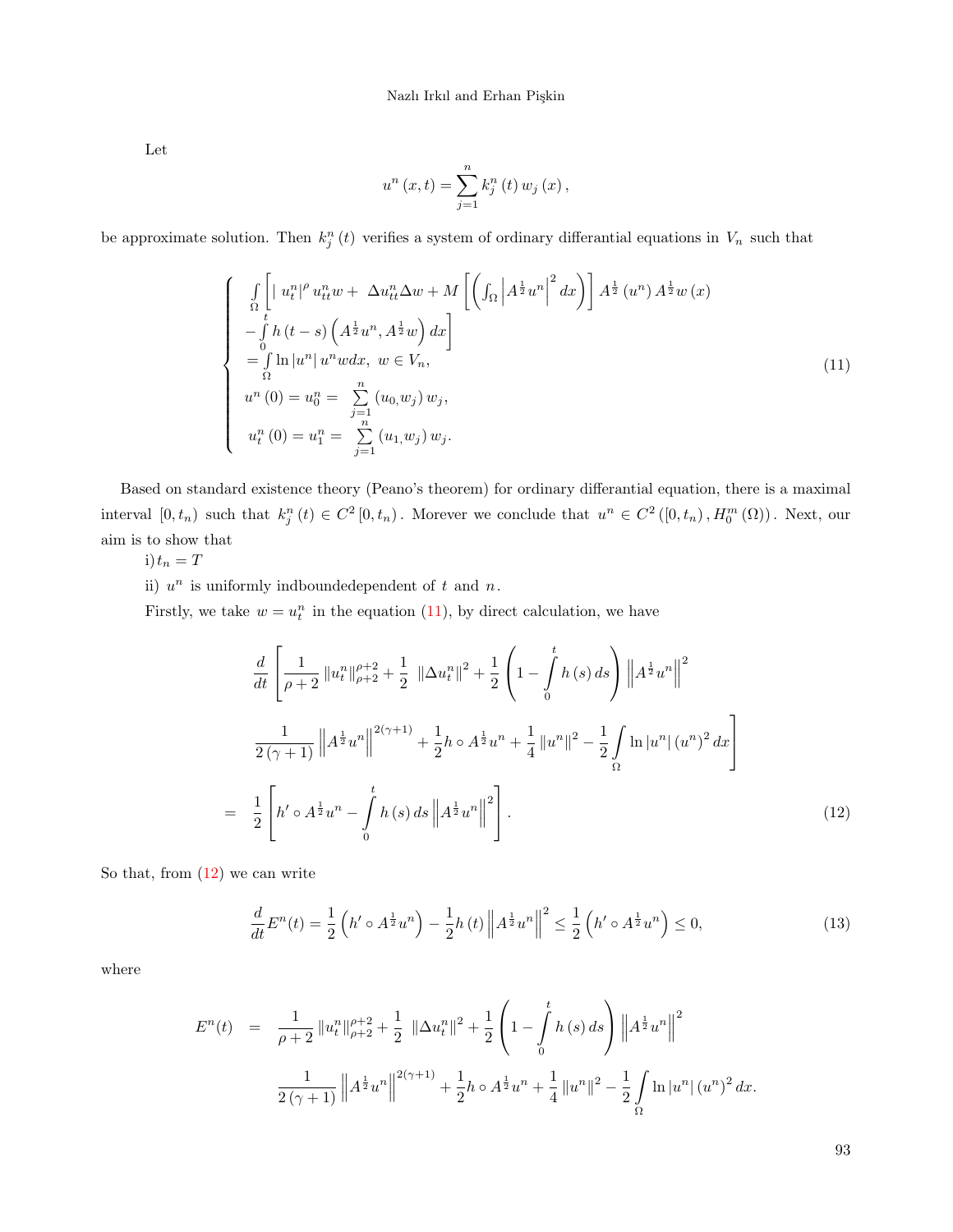<span id="page-5-0"></span>Consequently if we integrate  $(13)$  over  $(0, t)$ , we have the following inequality

$$
E^n(t) \le E^n(0). \tag{14}
$$

If we use the Logarithmic Sobolev Inequality, we leads to

<span id="page-5-1"></span>
$$
E^{n}(t) \geq \frac{1}{\rho+2} \|u_{t}^{n}\|_{\rho+2}^{\rho+2} + \frac{1}{2} \|\Delta u_{t}^{n}\|^{2} + \frac{1}{2(\gamma+1)} \|A^{\frac{1}{2}}u^{n}\|^{2(\gamma+1)}
$$
  
+ 
$$
\frac{1}{2} \left[ \left(1 - \int_{0}^{t} h(s) ds \right) \|A^{\frac{1}{2}}(u^{n})\|^{2} + h \circ A^{\frac{1}{2}}u^{n} + \frac{1}{2} \|u^{n}\|^{2} \right]
$$

$$
- \frac{1}{2} \left[ \left(\frac{3}{4} \ln \frac{4a}{e}\right) \|u^{n}\|_{2}^{2} + \frac{c_{p}a}{4} \|A^{\frac{1}{2}}u^{n}\|^{2} + \|u^{n}\|^{2} \ln \|u^{n}\| \right],
$$

$$
= \frac{1}{\rho+2} \|u_{t}^{n}\|_{\rho+2}^{\rho+2} + \frac{1}{2} \left(l_{0} - \frac{c_{p}a}{4}\right) \|A^{\frac{1}{2}}u^{n}\|^{2} + \frac{1}{2}h \circ A^{\frac{1}{2}}u^{n}
$$

$$
+ \frac{1}{2(\gamma+1)} \|A^{\frac{1}{2}}u^{n}\|^{2(\gamma+1)} + \left(\frac{1}{4} - \left(\frac{3}{8} \ln \frac{4a}{e}\right)\right) \|u^{n}\|^{2}
$$

$$
- \frac{1}{2} \|u^{n}\|^{2} \ln \|u^{n}\|,
$$
(15)

By combining  $(14)$  and  $(15)$ , we obtain

$$
\frac{2}{\rho+2} \|u_t^n\|_{\rho+2}^{\rho+2} + \|\Delta u_t^n\|^2 + \left(l_0 - \frac{c_p a}{4}\right) \|A^{\frac{1}{2}} u^n\|^2 + \frac{1}{(\gamma+1)} \|A^{\frac{1}{2}} u^n\|^2^{(\gamma+1)} + h \circ P^{\frac{1}{2}} (u^n) + \left(\frac{1}{2} - \left(\frac{3}{4} \ln \frac{4a}{e}\right)\right) \|u^n\|^2
$$
\n
$$
\leq C + \|u^n\|^2 \ln \|u^n\| \,, \tag{16}
$$

where  $C = 2E^n(0)$ .

By taking 
$$
\alpha = \min \left\{ \frac{4l_0}{kc_p}, \frac{\epsilon^{\frac{5}{3}}}{4} \right\}
$$
 we guarantee

$$
\left(l_0 - \frac{c_p a}{4}\right) > 0
$$

and

$$
\left(\frac{1}{2} - \left(\frac{3}{4}\ln\frac{4a}{e}\right)\right) > 0.
$$

By this choice we have

<span id="page-5-2"></span>
$$
||u_t^n||_{\rho+2}^{\rho+2} + ||\Delta u_t^n||^2 + ||A^{\frac{1}{2}}u^n||^2
$$
  
+ 
$$
||A^{\frac{1}{2}}u^n||^{2(\gamma+1)} + h \circ A^{\frac{1}{2}}u^n + ||u^n||^2
$$
  

$$
\leq C \left(1 + ||u^n||^2 \ln ||u^n||\right).
$$
 (17)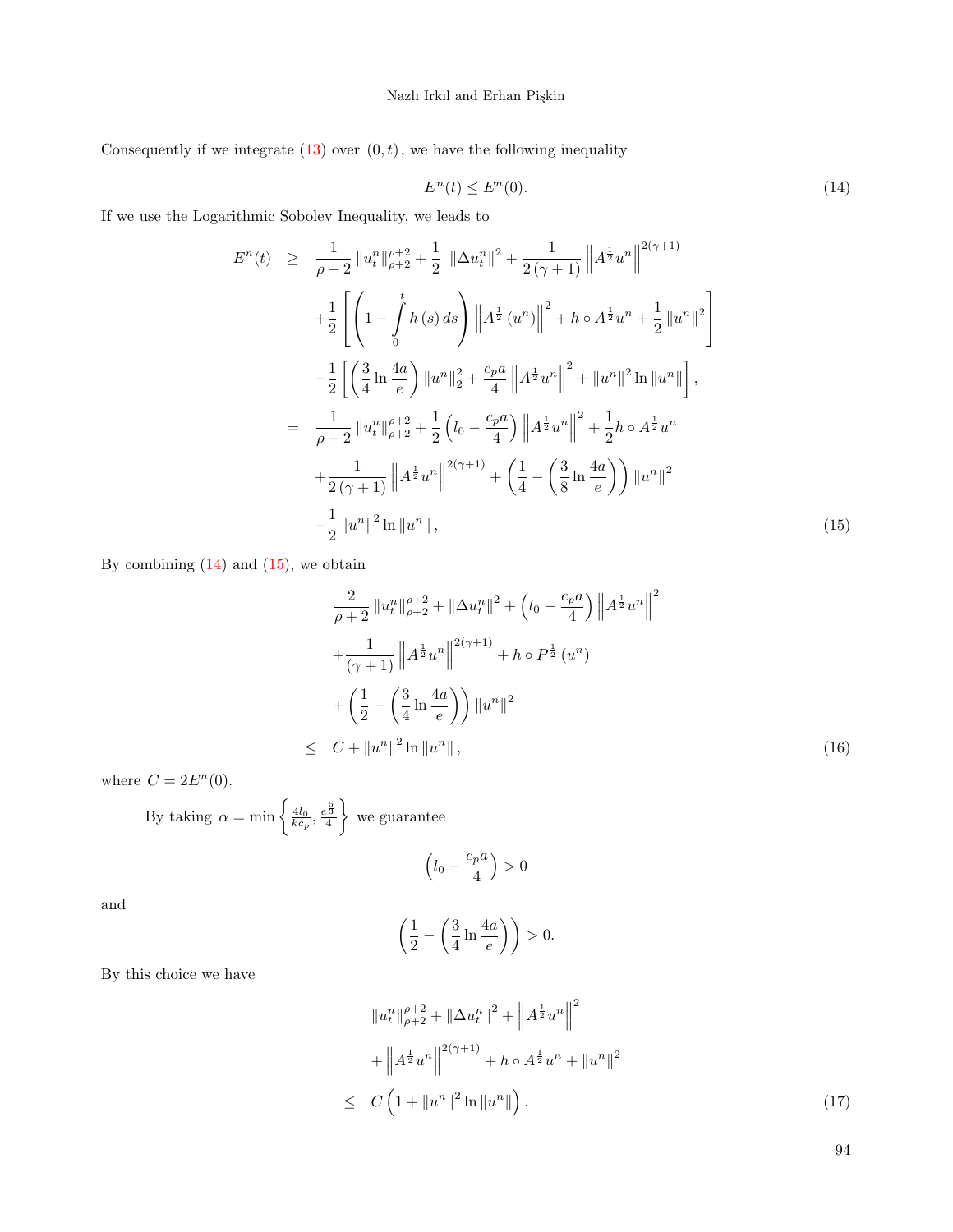We know that

$$
u^{n}(.,t) = u^{n}(.,0) + \int_{0}^{t} \frac{\partial u^{n}}{\partial v} (.,v) dv.
$$

Then, ıf we use the following inequality

$$
(a+b)^p \le 2^{p-1} (a^p + b^p),
$$

for  $p = 2$ , we obtain

<span id="page-6-0"></span>
$$
\|u^{n}(t)\|^{2} = \left\|u^{n}(.,0) + \int_{0}^{t} \frac{\partial u^{n}}{\partial v} (.,v) dv\right\|^{2}
$$
  
\n
$$
\leq 2 \left\|u^{n}(0)\right\|^{2} + 2 \left\|\int_{0}^{t} \frac{\partial u^{n}}{\partial v} (.,v) dv\right\|^{2}
$$
  
\n
$$
\leq 2 \left\|u^{n}(0)\right\|^{2} + \max\{1,2T\} \frac{C_{1} + 1}{C_{1}} \int_{0}^{t} \left\|u_{t}^{n}(v)\right\|^{2} dv. \tag{18}
$$

Because of inequality  $(17)$ , inequality  $(18)$  leads to

$$
\left\|u^{n}\left(t\right)\right\|^{2} \le 2\left\|u^{n}\left(0\right)\right\|^{2} + \max\left\{1, 2T\right\} \frac{C_{1} + 1}{C_{1}} C \left(1 + \left\|u^{n}\right\|^{2} \ln\left\|u^{n}\right\|\right). \tag{19}
$$

Then by [\(19\)](#page-6-1), we obtain

<span id="page-6-1"></span>
$$
||u^n||^2 \le M + N \int_0^t ||u^n||^2 \ln ||u^n|| d\tau,
$$
\n(20)

where

$$
M = 2 ||un (0)||2 + max {1, 2T} (1 + C1)T, N = max {1, 2T} (1 + C1).
$$

Because of knowing  $N \geq 1$ , then using Logarithmic Gronwall inequality, we obtain

<span id="page-6-3"></span><span id="page-6-2"></span>
$$
||u^n||^2 \le (M+N)^{e^{Nt}} \le C_2. \tag{21}
$$

Hence, from inequality  $(21)$  and  $(17)$ 

$$
||u_t^n||_{\rho+2}^{\rho+2} + ||\Delta u_t^n||^2 + ||A^{\frac{1}{2}}u^n||^2 + h \circ A^{\frac{1}{2}}u^n + ||u^n||^2 \le C_3,
$$
\n(22)

where  $C_3 > 0$  and independent of n and t. So, we show that  $u^n$  is uniformly bounded independent of n and  $t.$  Morever, we can take  $\,t_n=\,T.$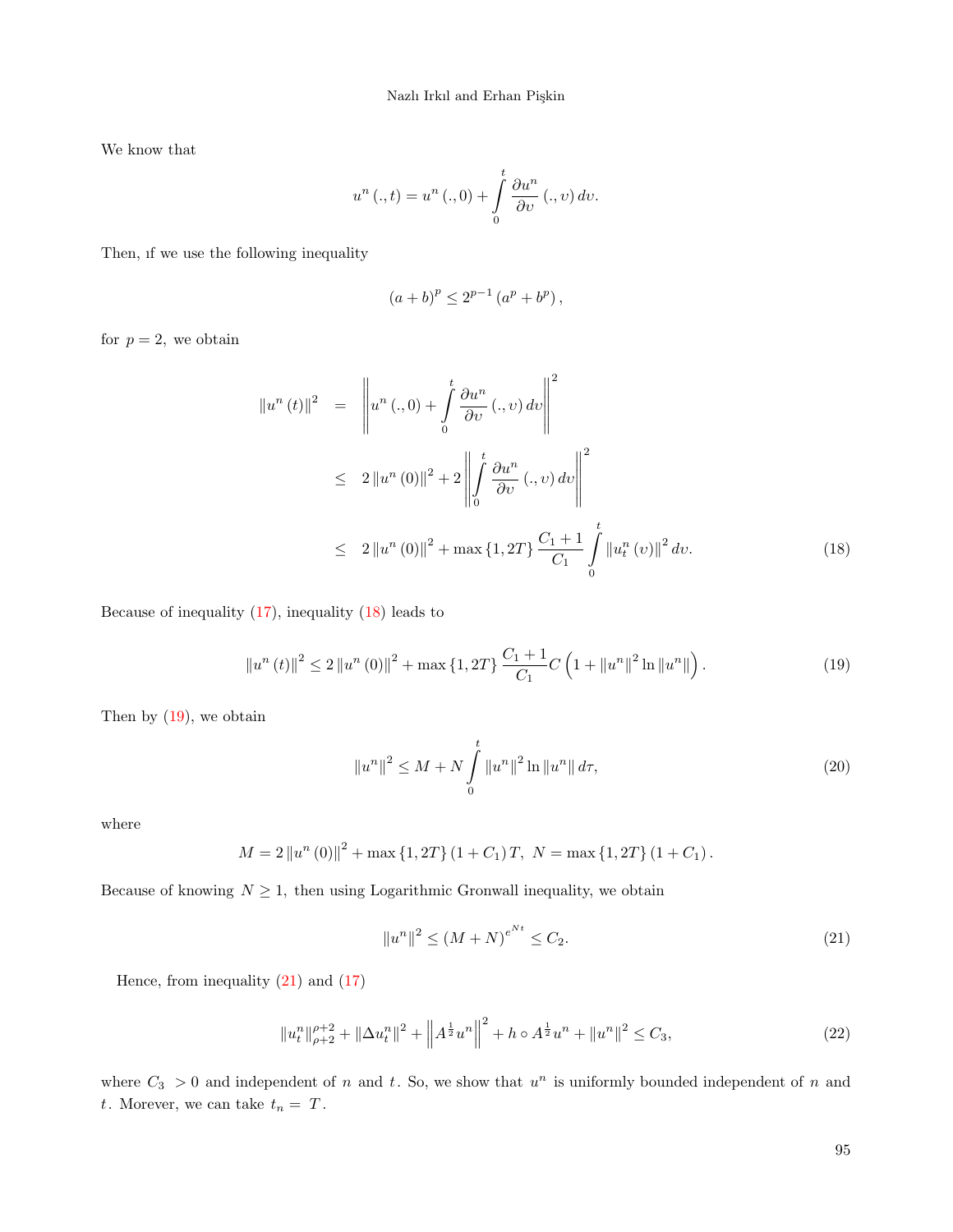Substituting  $u_{tt}^n = w$  in [\(11\)](#page-4-0) and by thanks to Young's, Cauchy-Schwarz and embedding's inequalities, we get

<span id="page-7-0"></span>
$$
\int_{\Omega} |u_t^n|^{\rho} |u_{tt}^n|^2 dx + \|\Delta u_{tt}^n\|^2
$$
\n
$$
= - \int_{\Omega} M \left( \left\| A^{\frac{1}{2}} u \right\|^2 \right) A^{\frac{1}{2}} u^n A^{\frac{1}{2}} u_{tt}^n dx + \int_{\Omega} u^n \ln |u^n| u_{tt}^n dx
$$
\n
$$
+ \int_{\Omega} \int_{0}^{t} h(t-s) A^{\frac{1}{2}} u^n A^{\frac{1}{2}} u_{tt}^n ds dx
$$
\n
$$
\leq - \int_{\Omega} A^{\frac{1}{2}} u A^{\frac{1}{2}} u_{tt} dx - \left\| A^{\frac{1}{2}} u \right\|^{2\gamma} \int_{\Omega} A^{\frac{1}{2}} u A^{\frac{1}{2}} u_{tt} dx
$$
\n
$$
+ \int_{\Omega} \int_{0}^{t} h(t-s) A^{\frac{1}{2}} u^n A^{\frac{1}{2}} u_{tt}^n ds dx + \int_{\Omega} u^n \ln |u^n| u_{tt}^n dx
$$
\n
$$
\leq \delta \left( 1 + \left\| A^{\frac{1}{2}} u \right\|^{2\gamma} \right) \left\| A^{\frac{1}{2}} u_{tt}^n \right\|^{2} + \frac{1}{4\delta} \left( \int_{0}^{t} h(t-s) \left\| A^{\frac{1}{2}} u^n \right\| ds \right)^{2}
$$
\n
$$
+ \delta \left\| A^{\frac{1}{2}} u_{tt}^n \right\| + \frac{1}{4\delta} \left( 1 + \left\| A^{\frac{1}{2}} u \right\|^{2\gamma} \right) \left\| A^{\frac{1}{2}} u^n \right\|^{2} + \int_{\Omega} \ln |u^n| u^n u_{tt}^n dx. \tag{23}
$$

Now, we try to have estimation for last term of [\(23\)](#page-7-0). For this reason Lemma 4 with  $\epsilon_0 = \frac{1}{2}$  and some based inequalities are used. So that, [\(23\)](#page-7-0) becomes

<span id="page-7-1"></span>
$$
\int_{\Omega} \ln |u^n| u^n u_{tt}^n dx \leq c \int_{\Omega} \left( |u^n|^2 + d_2 \sqrt{u^n} \right) u_{tt}^n dx
$$
\n
$$
\leq c \left( \delta \int_{\Omega} u_{tt}^n dx + \frac{1}{4\delta} \int_{\Omega} \left( |u^n|^2 + d_2 \sqrt{u^n} \right)^2 dx \right)
$$
\n
$$
\leq c \delta \|\Delta u_{tt}^n\|^2 + \frac{c}{4\delta} \left( \int_{\Omega} |u^n|^4 dx + \int_{\Omega} |u^n| dx \right)
$$
\n
$$
\leq c \delta \|\Delta u_{tt}^n\|^2 + \frac{c}{4\delta} \left( \|\Delta u^n\|_2^4 + \|u^n\|_2 \right).
$$
\n(24)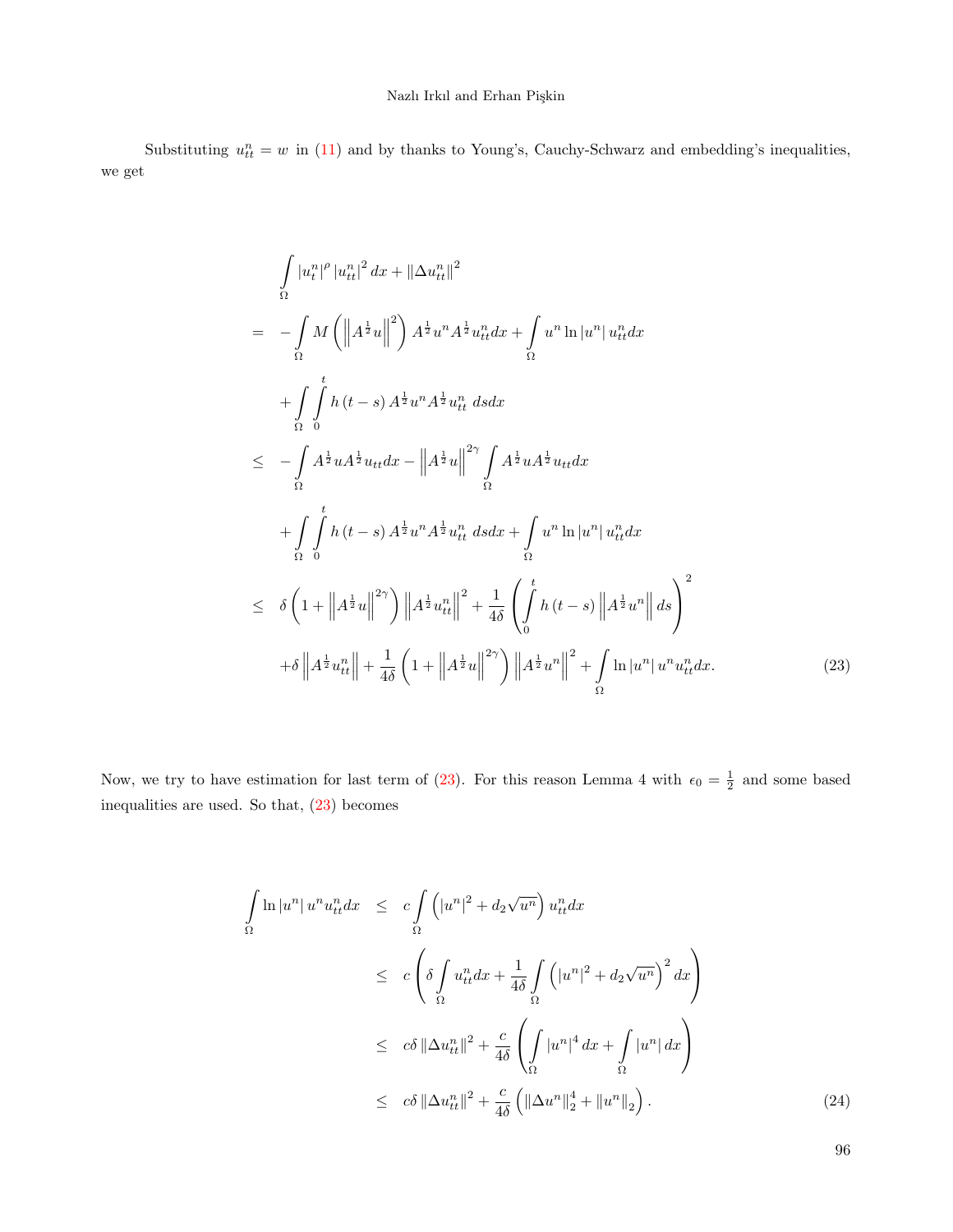Combining  $(24)$  and  $(23)$  to have

$$
\int_{\Omega} |u_t^n|^{\rho} |u_{tt}^n|^2 dx + \left(1 - c\delta - \delta \left(2 + \left\|A^{\frac{1}{2}}u\right\|^{2\gamma}\right)\right) \|\Delta u_{tt}^n\|^2
$$
\n
$$
\leq \frac{1}{4\delta} \left(\int_0^t h(t-s) \left\|A^{\frac{1}{2}}u^n\right\|_{2} ds\right)^2
$$
\n
$$
+ \frac{1}{4\delta} \left\|A^{\frac{1}{2}}u^n\right\|^2 + \frac{c}{4\delta} \left(\|\Delta u^n\|_{2}^4 + \|u^n\|_{2}\right).
$$

Integrate the last inequality on  $(0, T)$  and use  $(22)$  and  $(A2)$  leads to

$$
\int_{0}^{T} \int_{\Omega} |u_{t}^{n}|^{\rho} |u_{tt}^{n}|^{2} dxdt + \left(1 - c\delta - \delta\left(2 + \left\|A^{\frac{1}{2}}u\right\|^{2\gamma}\right)\right) \int_{0}^{T} \left\|\Delta u_{tt}^{n}\right\|^{2} dt
$$
\n
$$
\leq \frac{c}{\delta} \int_{0}^{T} \left[h \circ A^{\frac{1}{2}}u^{n} + \left\|A^{\frac{1}{2}}u^{n}\right\|^{2} + \left\|\Delta u^{n}\right\|_{2}^{4} + \left\|u^{n}\right\|_{2}\right] dt.
$$
\n(25)

That is to say, if we take  $\delta > 0$  and using [\(22\)](#page-6-3), we have the following inequality,

<span id="page-8-2"></span><span id="page-8-1"></span><span id="page-8-0"></span>
$$
\int_{0}^{T} \|\Delta u_{tt}^{n}\|^{2} dt \le C_{3}.
$$
\n(26)

where  $C_3 > 0$  constant which is independent *n* or *t*.

Therefore the estimations  $(22)$  and  $(26)$  satisfies that

$$
\begin{cases}\n u^n, \text{ is uniformly bounded in } L^{\infty}(0,T; H_0^m(\Omega) \cap H^{2m}(\Omega)), \\
 u_t^n, \text{ is uniformly bounded in } L^{\infty}(0,T; H_0^2(\Omega)), \\
 u_{tt}^n, \text{ is uniformly bounded in } L^2(0,T; H_0^2(\Omega)).\n\end{cases}
$$
\n(27)

We deduce that there is a subsequence of  $(u^n)$  (still denoted by  $(u^n)$ ), such that

$$
\begin{cases}\n u^n \xrightarrow{w^*} u, \ L^{\infty} (0, T; H_0^m (\Omega) \cap H^{2m} (\Omega)),\n u_t^n \xrightarrow{w^*} u_t, \ L^{\infty} (0, T; H_0^2 (\Omega)),\n u_{tt}^m \xrightarrow{w^*} u_{tt}, \ L^2 (0, T; H_0^2 (\Omega)),\n u_t^n \longrightarrow u_t, \text{ in } L^2 (0, T; H_0^2 (\Omega)) \text{ weakly},\n u_{tt}^n \xrightarrow{w^*} u_{tt}, \text{ in } L^2 (0, T; H_0^2 (\Omega)) \text{ weakly},\n\end{cases}
$$
\n(28)

where  $\stackrel{w^*}{\longrightarrow}$  is defined as the weakly star convergence.

By using [\(27\)](#page-8-1), we have the solution  $(u^n)$  is bounded in  $L^{\infty}(0,T;H_0^m(\Omega))$  by using  $H_0^m(\Omega) \hookrightarrow$  $L^{\infty}(\Omega)$   $(\Omega \subset R^3)$  the boundedness of  $(u^n)$  in  $L^2(\Omega \times (0,T))$ . Similary, we have  $(u_t^n)$  is bounded in  $L^2(\Omega \times (0,T))$ . Then, thanks to Aubin–Lions–Simon Lemma and [\(27\)](#page-8-1), we obtain

$$
u^n \to u
$$
, in  $L^2(\Omega \times (0,T))$  strongly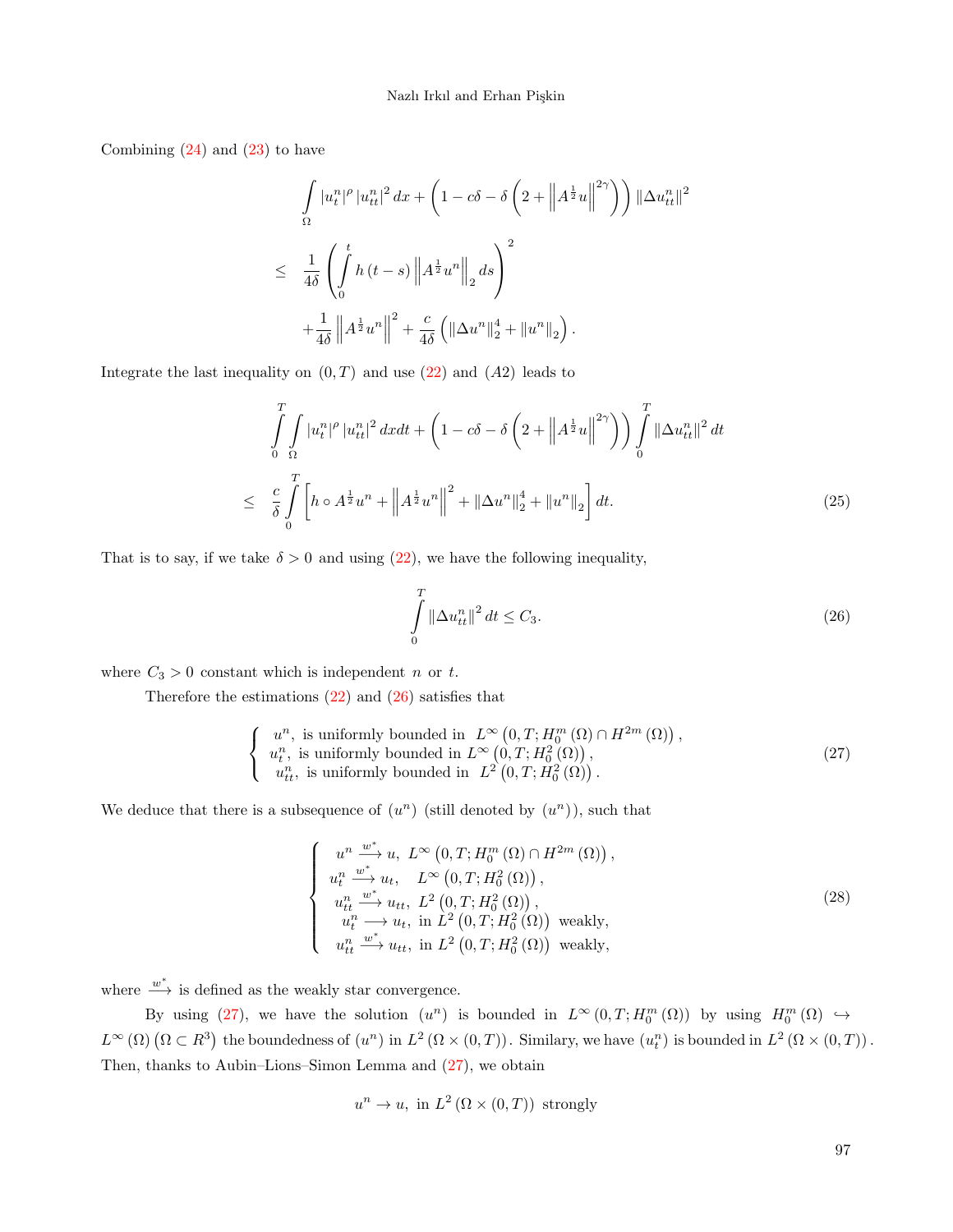which satisfies

$$
u^n \to u, \ \Omega \times (0,T).
$$

Similary we conclude that

$$
u_t^n \to u_t
$$
, in  $L^2(0,T;L^2(\Omega))$  strongly,

<span id="page-9-0"></span>and

$$
u_t^n \to u_t, \Omega \times (0, T). \tag{29}
$$

Using [\(22\)](#page-6-3) and the embedding theorems, we have

<span id="page-9-1"></span>
$$
\| |u_t^n|^{\rho} u_t^n \|_{L^2(0,T;L^2(\Omega))}^2 = \int_0^T \| u_t^n \|_{2(\rho+1)}^{2(\rho+1)} dt
$$
  

$$
\leq c \int_0^T \| \Delta u_t^n \|_{2}^{2(\rho+1)} dt \leq cTC_2,
$$
 (30)

which implies that  $(|u_t^n|^{\rho} u_t^n)$  is bounded in  $L^2(\Omega \times (0,T))$ . Combining [\(29\)](#page-9-0) and [\(30\)](#page-9-1) and using Aubin–Lions' lemma, we have

$$
|u_t^n|^{\rho} u_t^n \to |u_t|^{\rho} u_t \text{ in } L^2(0,T;L^2(\Omega)) \text{ weakly.}
$$
\n(31)

<span id="page-9-3"></span>We obtain the following convergence

$$
u^{n}\ln|u^{n}| \to u\ln|u|, \quad \Omega \times (0,T). \tag{32}
$$

because of  $s \to s \ln |s|$  is continuous.

It is clear that  $|u^n \ln |u^n| - u \ln |u|$  is bounded in  $L^{\infty}(\Omega \times (0,T))$  thanks to  $H_0^m(\Omega) \hookrightarrow L^{\infty}(\Omega)$ . Morever, this satisfies that

<span id="page-9-2"></span>
$$
u^{n}\ln|u^{n}| \to u\ln|u|, \text{ in } L^{2}(0,T;L^{2}(\Omega)) \text{ strongly.}
$$
\n(33)

On the other hand, integrating the equation of  $(11)$  over  $(0, t)$ , we have

<span id="page-9-4"></span>
$$
\frac{1}{\rho+1} \int_{\Omega} |u_t^n|^{\rho} u_t^n w dx ds - \frac{1}{\rho+1} \int_{\Omega} |u_t^n|^{\rho} u_t^n w dx \n+ \int_{\Omega} \Delta u_t^n \Delta w dx ds - \int_{\Omega} \Delta u_1^n \Delta w dx \n+ \int_{0}^{t} \int_{\Omega} M \left( \left\| A^{\frac{1}{2}} u \right\|^2 \right) A^{\frac{1}{2}} u A^{\frac{1}{2}} w dx ds \n- \int_{0}^{t} \int_{\Omega} \left( \int_{0}^{\tau} h(t-s) A^{\frac{1}{2}} u^m \right) A^{\frac{1}{2}} w ds d\tau dx \n= \int_{0}^{t} \int_{\Omega} u^n \ln |u^n| w dx ds,
$$
\n(34)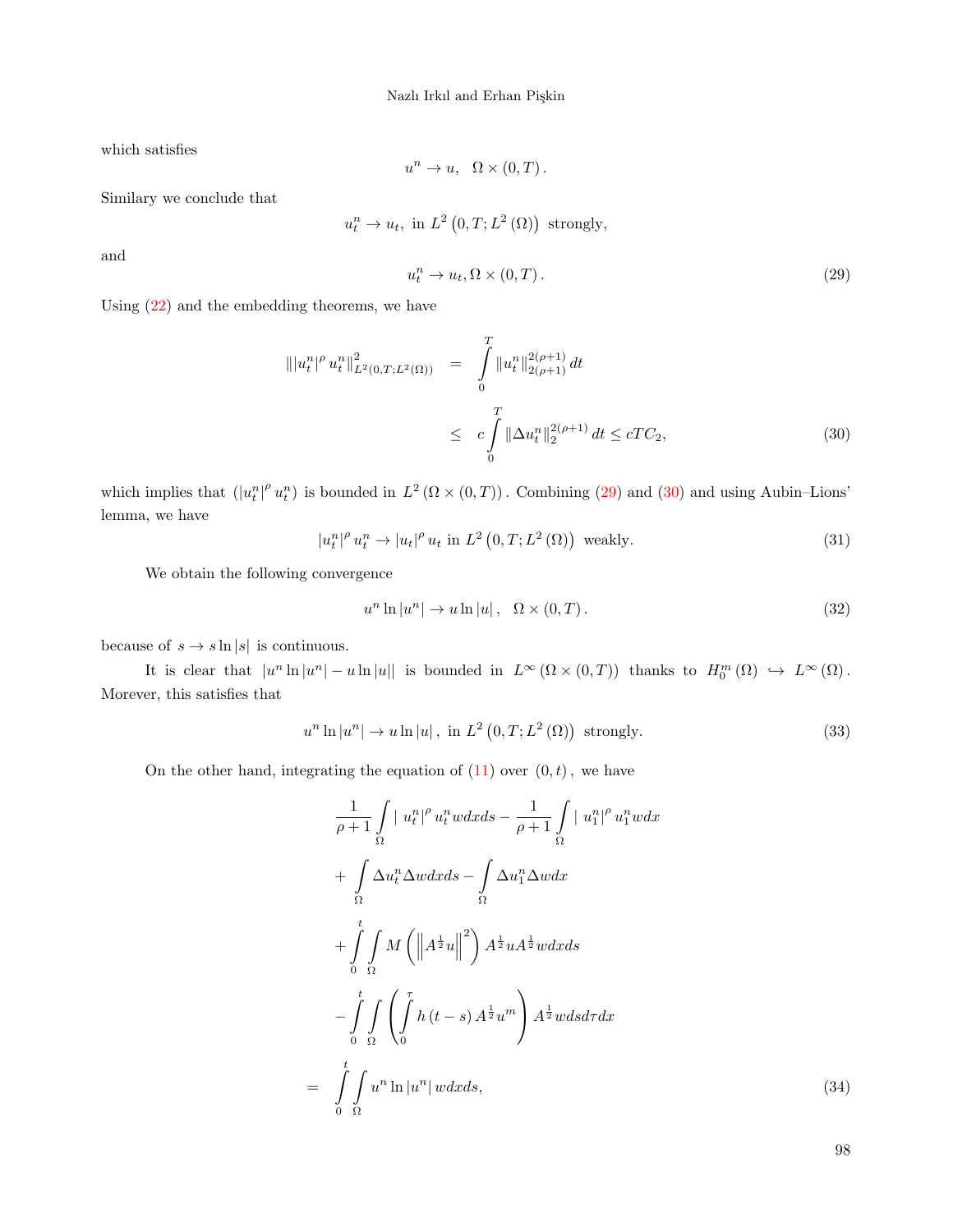#### Nazlı Irkıl and Erhan Pişkin

for  $\forall w \in V_m$ .

Consequently by using convergences [\(10\)](#page-3-0), [\(28\)](#page-8-2) ,[\(33\)](#page-9-2) and [\(31\)](#page-9-3), passing to the limit in [\(34\)](#page-9-4) as  $n \to \infty$ will be possible. Thus  $(34)$  becomes such that

<span id="page-10-4"></span>
$$
\frac{1}{\rho+1} \int_{\Omega} |u_t|^{\rho} u_t w dx ds
$$
\n
$$
= \frac{1}{\rho+1} \int_{\Omega} |u_1|^{\rho} u_1 w dx - \int_{\Omega} \Delta u_t \Delta w dx ds
$$
\n
$$
+ \int_{\Omega} \Delta u_1 \Delta w dx - \int_{0}^{t} \int_{\Omega} M \left( \left\| A^{\frac{1}{2}} u \right\|^2 \right) A^{\frac{1}{2}} u A^{\frac{1}{2}} w dx ds
$$
\n
$$
+ \int_{0}^{t} \int_{\Omega} \left( \int_{0}^{v} h(t-s) A^{\frac{1}{2}} u^{m} \right) A^{\frac{1}{2}} w ds dv dx
$$
\n
$$
+ \int_{0}^{t} \int_{\Omega} u \ln |u| w dx ds,
$$
\n(35)

which implies for  $\forall w \in H_0^m(\Omega)$ . We can see clearly the terms of right-hand side of equation [\(35\)](#page-10-4) are differentiable for a.e.  $t \in R^+$ . Therefore, taking derivative of  $(35)$  over  $t \in (0, T)$ , we have,

$$
\int_{\Omega} |u_t|^{\rho} u_{tt}(x,t) w(x) dx + \int_{\Omega} \Delta u_{tt}(x,t) \Delta w(x) dx
$$

$$
+ \int_{\Omega} M \left( \left\| A^{\frac{1}{2}} u \right\|^2 \right) A^{\frac{1}{2}} u A^{\frac{1}{2}} w dx ds
$$

$$
- \int_{\Omega} \int_{0}^{t} h(t-s) \left( A^{\frac{1}{2}} u, A^{\frac{1}{2}} w \right) dx
$$

$$
= \int_{\Omega} \ln |u(x,t)| u(x,t) w(x) dx,
$$

for any  $w \in H_0^m(\Omega)$ . This completes proof.

 $\Box$ 

#### References

- <span id="page-10-3"></span>[1] Adams RA, Fournier J.J.F. Sobolev Spaces, Academic Press, New York, 2003.
- <span id="page-10-1"></span>[2] Al-Gharabli MM. New general decay results for a viscoelastic plate equation with a logarithmic nonlinearity. Bound. Value Probl 2019; 194 (2019).
- <span id="page-10-2"></span>[3] Al-Gharabli MM, Guesmia A, Messaoudi S. Existence and a general decay results for a viscoelastic plate equation with a logarithmic nonlinearity. Commun. Pure Appl. Anal 2019; 18: 159–180.
- <span id="page-10-0"></span>[4] Al-Gharabli MM, Guesmia A, Messaoudi SA. Well-posedness and asymptotic stability results for a viscoelastic plate equation with a logarithmic nonlinearity. Appl. Anal 2020; 99(1): 50-74.